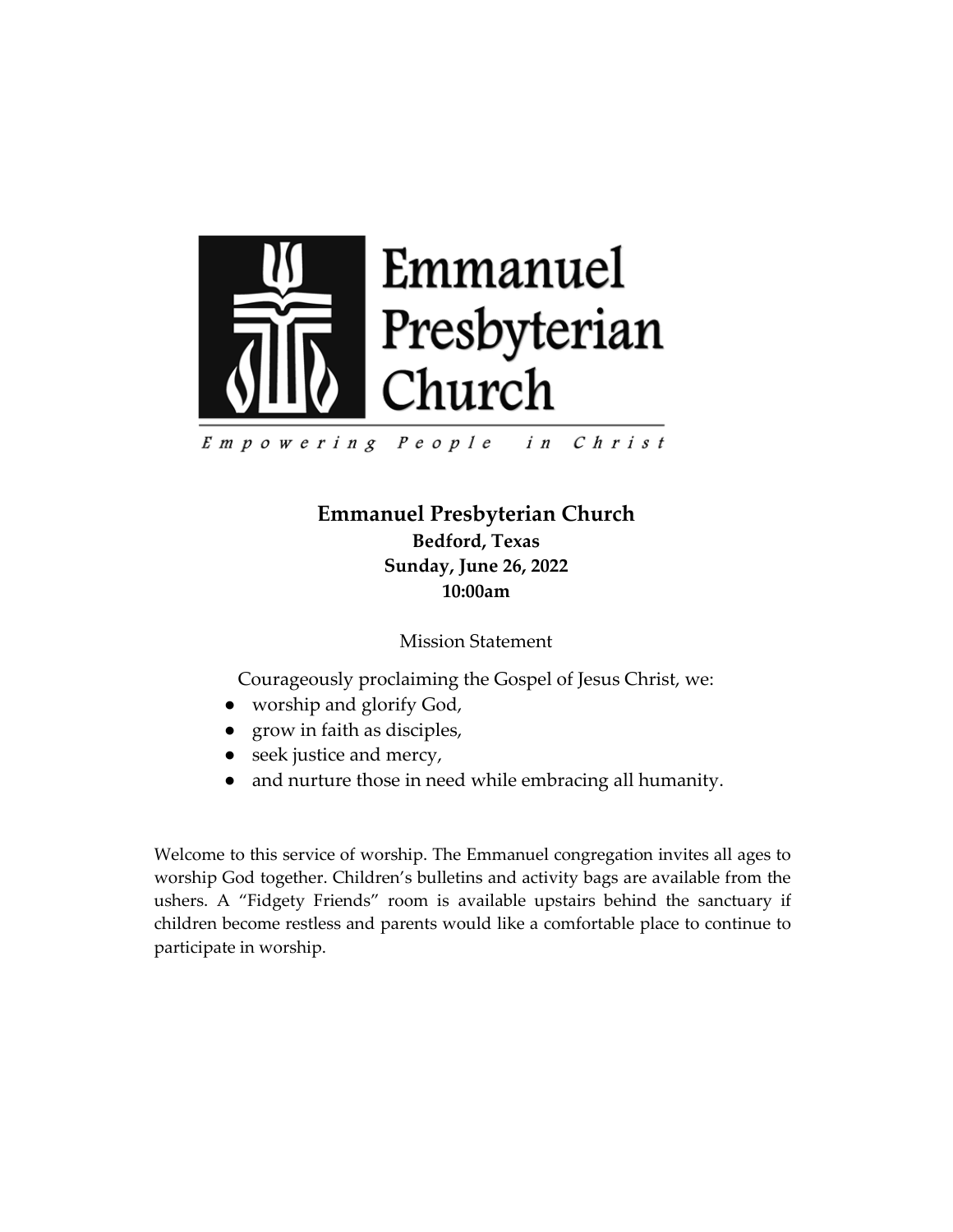# *Celebration of Worship*

*3rd Sunday after Pentecost*

10:00am June 26, 2022

### **We Gather in Worship**

Greeting and Announcements

*[Please note your nearest exit. Silence your cell phones. Restrooms are available behind the sanctuary in the narthex. Remember to add your prayer requests on the sheets provided for inclusion in the Prayers of the People or online by scanning the QR code here.]*

Centering Words

Creative God, sometimes fear and old habits limit our sense of what's possible. Expand our imagination, that we might live into the abundance you intend for all of us. Guide us towards not a shallow freedom, oh God, but into deep wells of liberation. Amen. - Rev. Molly Bolton

Prelude As The Deer Arr. Mark Hayes

\*Call to Worship

Leader: Liberating God, you set us free to live a life ripe with the fruits of the Spirit. **People: Not fear, but love, joy, and peace.**

Leader: Not exploitation, but patience, kindness, and goodness.

**People: Not knee-jerk reactions, but faithfulness, gentleness, and self-control.** Leader: With the Spirit as our guide,

**People: we nurture the Ways of Life.**

\*Hymn (GTG) No. 679 Let the Whole Creation Cry SALZBURG

#### **We Are Renewed in Grace**

Invitation to Confession:

Seeking to follow God, Shepherd of our flock, and knowing how we have strayed, we humbly confess the ways in which we have sinned, that we might find grace. Prayer of Confession

**God of mercy, we confess that we too often give in to the yearnings of the flesh. We have impure thoughts. We idolize those who misuse power. We harbor jealousies and are quick to anger. We neglect to care for others and gratify our own desires. Forgive us, O God, and cleanse us of our sin. Lead us to ways of love, joy, and peace. Send your Spirit to engender patience, kindness, and generosity, and lead us to be gentle in our care for all of your people.**

*(Worshippers are invited to offer silent prayers of confession)*

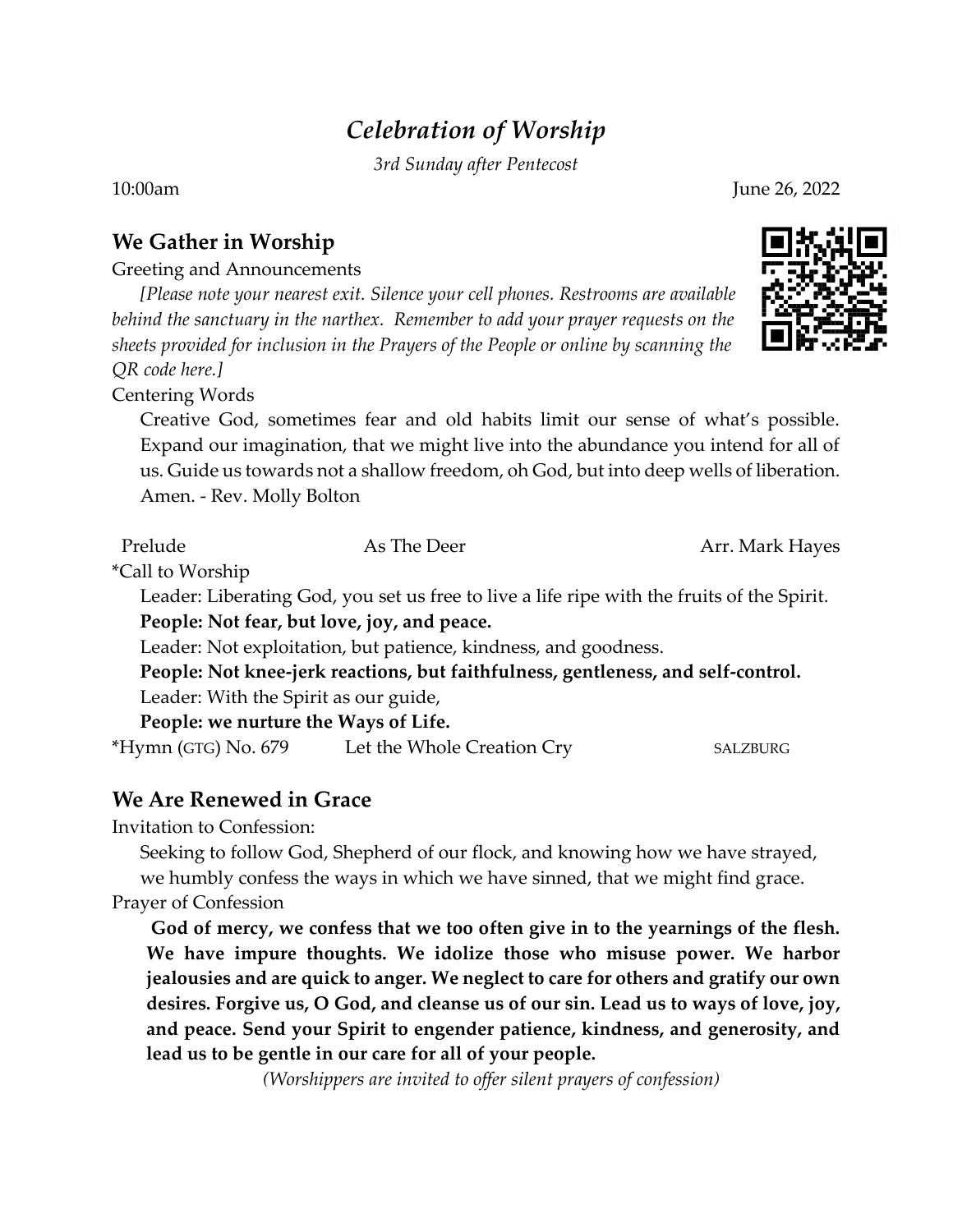Sung Response (GTG) No. 286 Breathe on Me, Breath of God TRENTHAM Declaration of Forgiveness

Leader: Sisters and brothers, we are all called to freedom. Amidst thunderous storms and rocky waters, God reaches out to us in love. In Jesus Christ we are forgiven. **People: Thanks be to God.**

#### **We Receive God's Word**

| Children's Gathering      |                                                   | Ken Richardson          |
|---------------------------|---------------------------------------------------|-------------------------|
| Old Testament Reading     | 2 Kings 2:1-2, 6-14 (pages 328, 329 red Bible)    |                         |
| <b>Psalter Reading</b>    | Psalm 77:1-2, 11-20 (page 526, red Bible)         |                         |
| Anthem                    | Offertory                                         | by John Ness Beck       |
|                           | (Emmanuel Chancel Choir)                          |                         |
| <b>Epistle Reading</b>    | Galatians 5:1, 13-25 (pages 1062, 1063 red Bible) |                         |
|                           | Leader: The Word of God for the People of God.    |                         |
| People: Thanks be to God. |                                                   |                         |
| Sermon                    | "Freedom Is Responsibility"                       | Rev. Dr. Kyle M. Walker |

# **We Experience God's Grace**

\***Affirmation of Faith - The Apostles' Creed** 

**I believe in God the Father Almighty, Maker of heaven and earth, And in Jesus Christ his only Son our Lord; who was conceived by the Holy Ghost, born of the Virgin Mary, suffered under Pontius Pilate, was crucified, dead, and buried; he descended into hell; the third day he rose again from the dead; he ascended into heaven, and sitteth on the right hand of God the Father Almighty; from thence he shall come to judge the quick and the dead. I believe in the Holy Ghost; the holy catholic Church; the communion of saints; the forgiveness of sins; the resurrection of the body; and the life everlasting. Amen.** 

Prayers of the People ending in the Lord's Prayer Glory to God Hymnal, page 35 Offering our Gifts to God

*[Note: An offering plate is available at the back of the sanctuary or you may contribute online at [emmanuelpc.org](https://emmanuelpc.org/) or use the QR code in the bulletin insert.]*

Invitation to the Offering

Come, we are invited to love our neighbors as we love ourselves. For when we heal our own hearts, the community benefits. And when we love our neighbor, we honor our own interdependence. Let us bring forth our offerings this day in celebration of mysterious and miraculous mutual care.

Offertory Fairest Lord Jesus Arr. Mark Hayes